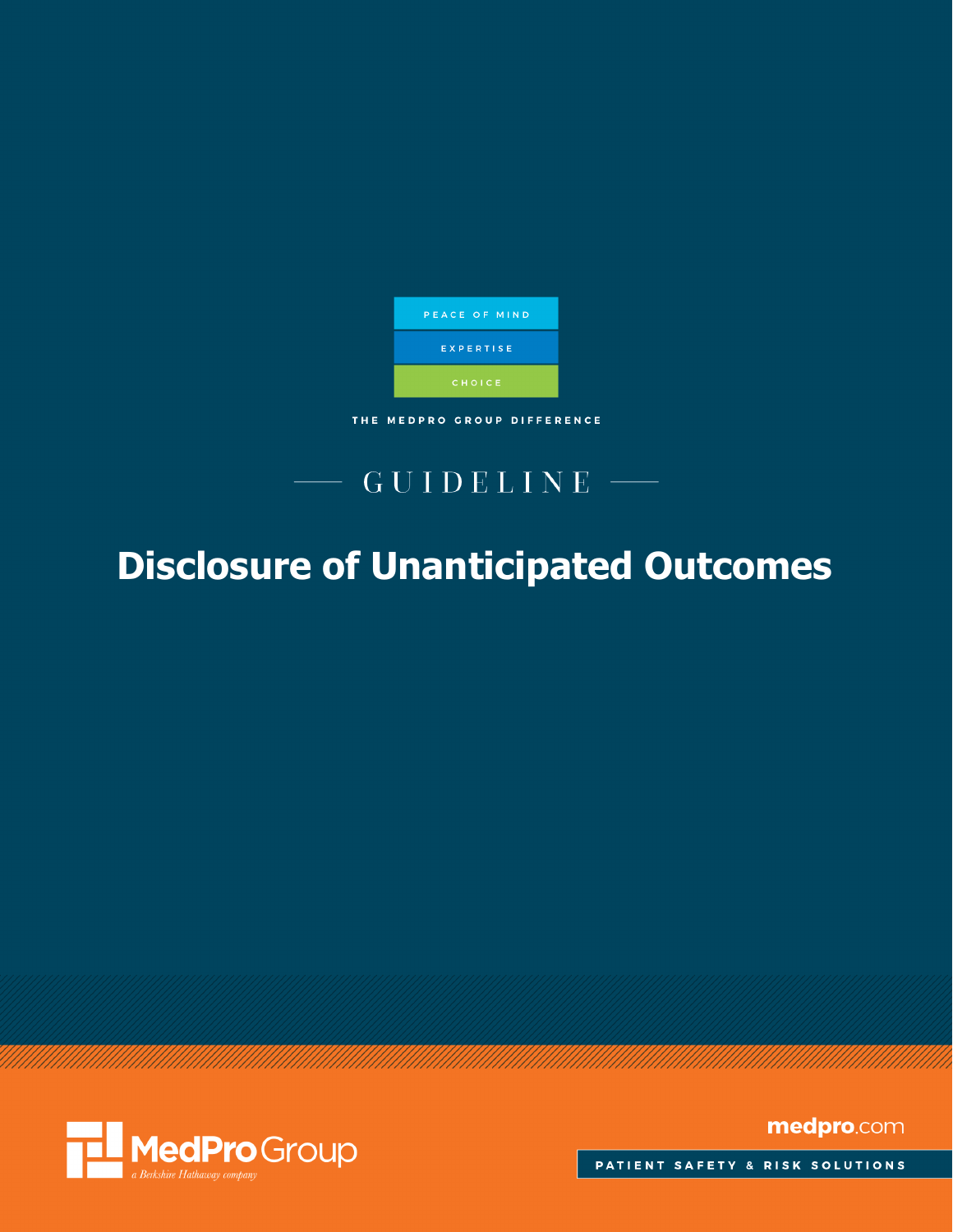

This document should not be construed as medical or legal advice. Because the facts applicable to your situation may vary, or the laws applicable in your jurisdiction may differ, please contact your attorney or other professional advisors if you have any questions related to your legal or medical obligations or rights, state or federal laws, contract interpretation, or other legal questions.

MedPro Group is the marketing name used to refer to the insurance operations of The Medical Protective Company, Princeton Insurance Company, PLICO, Inc. and MedPro RRG Risk Retention Group. All insurance products are underwritten and administered by these and other Berkshire Hathaway affiliates, including National Fire & Marine Insurance Company. Product availability is based upon business and/or regulatory approval and/or may differ among companies.

© 2020 MedPro Group Inc. All rights reserved.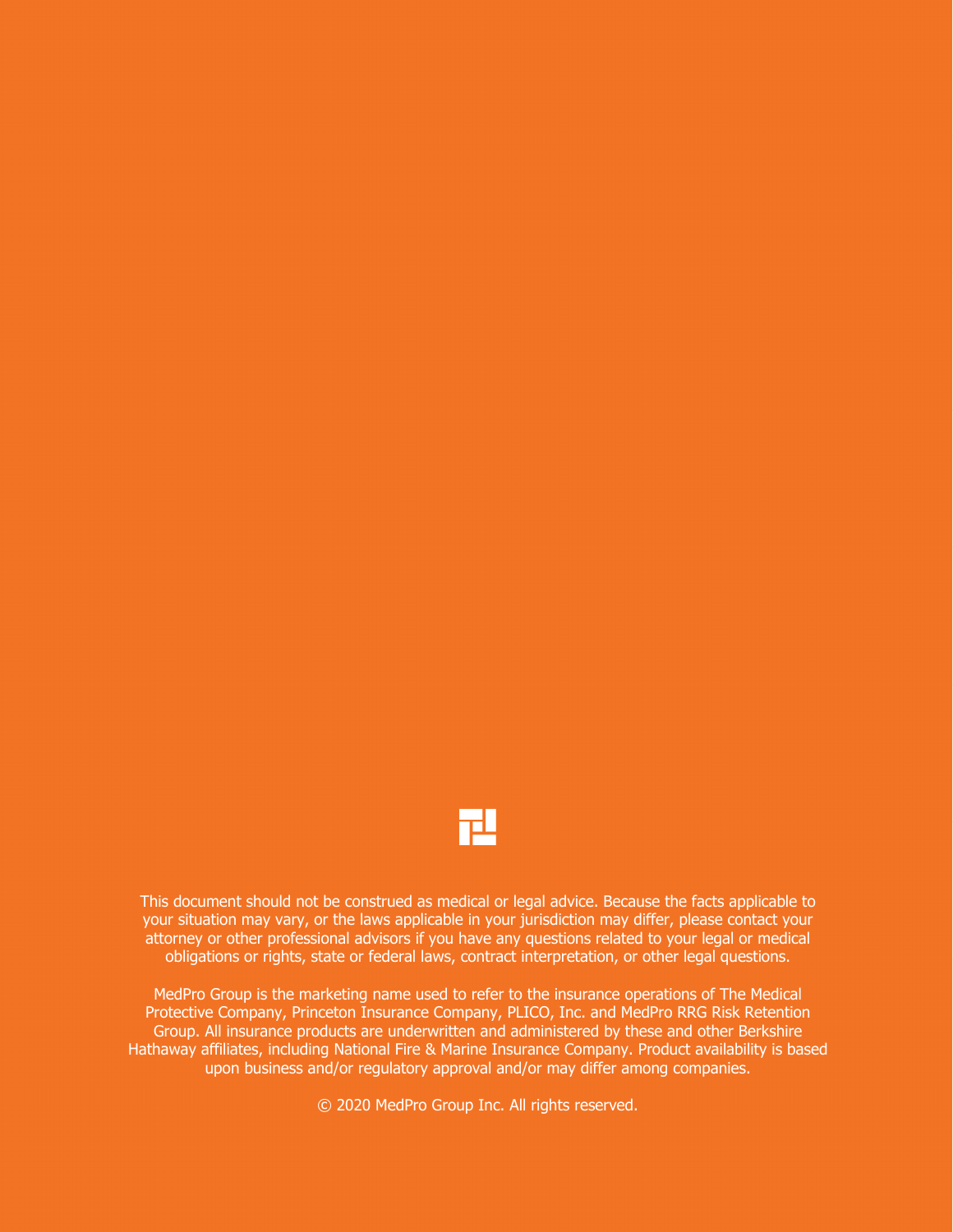## **Contents**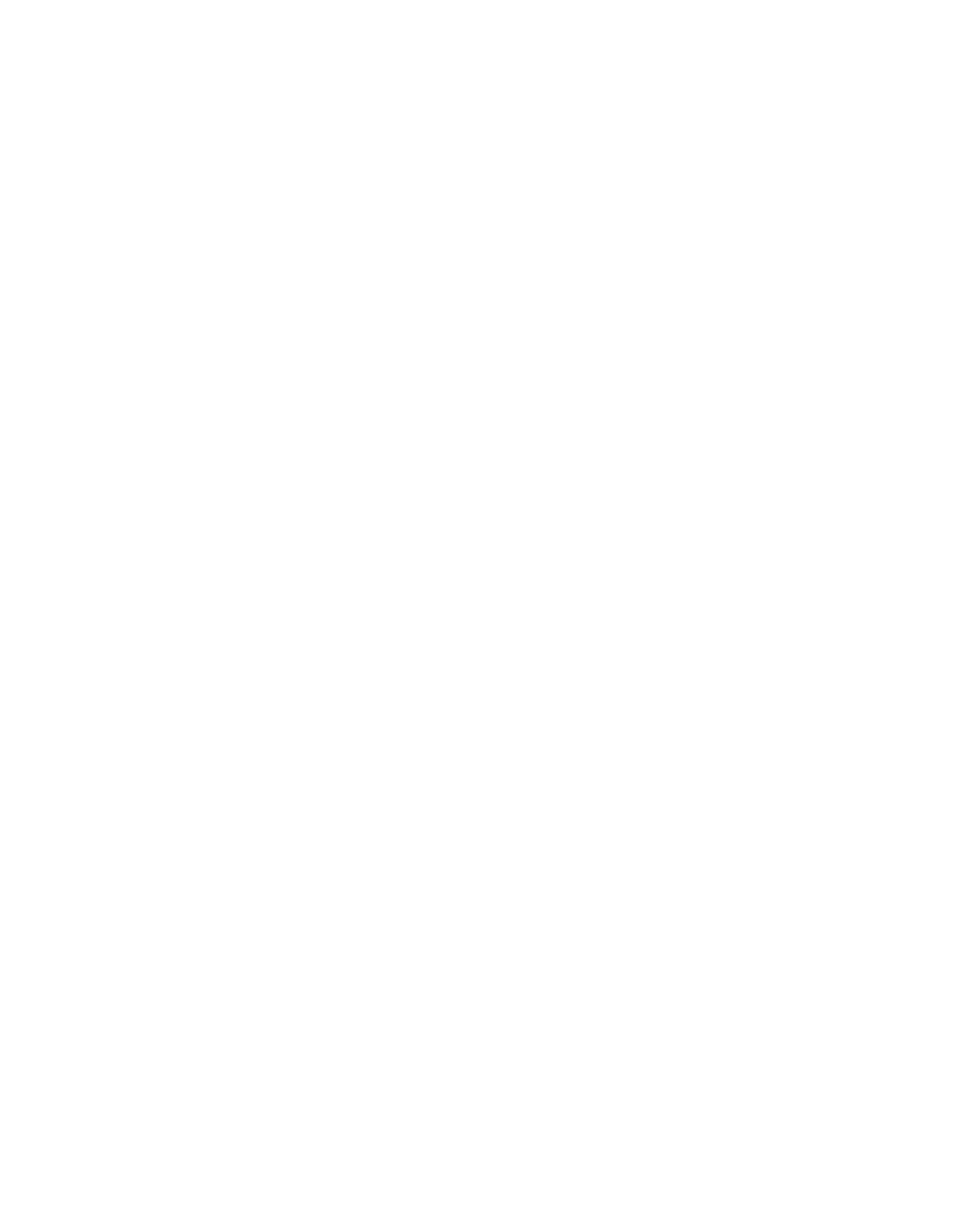## <span id="page-4-0"></span>**Introduction**

Patient safety and high-quality care are a top priority for healthcare organizations, providers, and staff. Yet, even with a strong focus on these principles, errors and untoward events can occur, leaving those involved with the difficult task of determining what information — and how much — to disclose.

Many healthcare providers are hesitant to disclose unanticipated outcomes for a variety of reasons, including fear of litigation and punitive actions; concerns about reputation; lack of knowledge about duty to disclose and error reporting systems; and uncertainty about the cause of an error or accountability.<sup>[1](#page-15-1)</sup>

## **Defining Unanticipated Outcomes**

In the context of this guideline, unanticipated outcomes refer to:

- Outcomes of care that differ significantly from anticipated outcomes
- Medical errors caused by deviations in the standard of care
- Patient harm that results from medical mismanagement or system failures.

Yet, increasingly, accrediting bodies,

healthcare professional organizations, healthcare leaders, and insurers are emphasizing honest disclosure of unanticipated outcomes. For example, the American Medical Association's Code of Medical Ethics states that "Withholding pertinent medical information from patients in the belief that disclosure is medically contraindicated creates a conflict between the physician's obligations to promote patient welfare and to respect patient autonomy."[2](#page-15-2)

A report from the National Patient Safety Foundation's Lucian Leape Institute notes that "In addition to developing improved methods for disclosure of incidents and apology for errors, doctors and nurses need better training and resources for providing emotional support to patients and their families when things go wrong."<sup>[3](#page-15-3)</sup>

Patient-centered approaches, such as the Agency for Healthcare Research and Quality's [Communication and Optimal Resolution \(CANDOR\) process,](https://www.ahrq.gov/patient-safety/capacity/candor/modules.html) emphasize early disclosure and a proactive method of achieving an amicable and fair resolution for the patient/family and healthcare providers.<sup>[4](#page-15-4)</sup>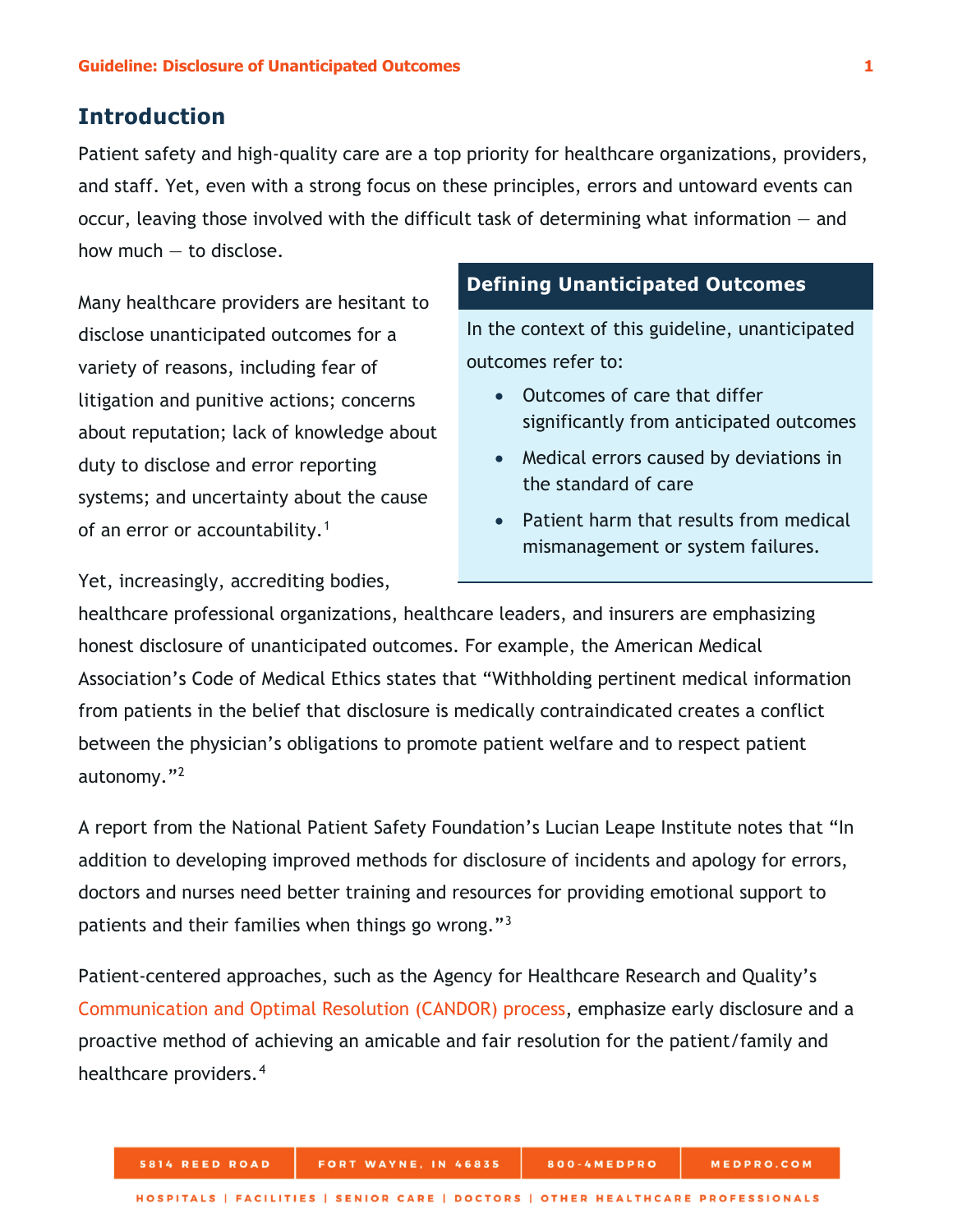Other organizations, such as the Leapfrog Group, Patient Safety & Quality Healthcare, and ECRI also have advocated for disclosure of unanticipated outcomes as part of increased transparency and a culture of safety.

Although disclosing pertinent medical information is an essential aspect of patient-centered care, healthcare providers should be cognizant that not every situation can or should be managed through disclosure. For example, "near-miss" events should

Although disclosing pertinent medical information is an essential aspect of patient-centered care, healthcare providers should be cognizant that not every situation can or should be managed through disclosure."

be managed on a case-by-case basis, and disclosure may depend on whether the patient is aware of the situation and whether disclosure can help prevent a recurrence.

Further, many patients do not understand that an unanticipated outcome does not always imply actual injury or negligence. For example, some unanticipated outcomes might be the result of a known, but uncommon, side effect of treatment. In some cases, unanticipated outcomes might be apparent only to the clinical staff members who provided care.

Healthcare providers should consider the context of each unanticipated outcome and then determine how best to address the situation.

## <span id="page-5-0"></span>**Objectives**

The objectives of this guideline are to:

**5814 REED ROAD** 

- Explain the reasons for disclosing unanticipated outcomes
- Discuss the importance of training healthcare providers and staff for the disclosure process
- Review an appropriate process for disclosure, including acknowledging the unanticipated outcome, preparing for disclosure, having the disclosure conversation, and following up after disclosure
- Describe essential components of disclosure documentation

MEDPRO.COM

800-4MEDPRO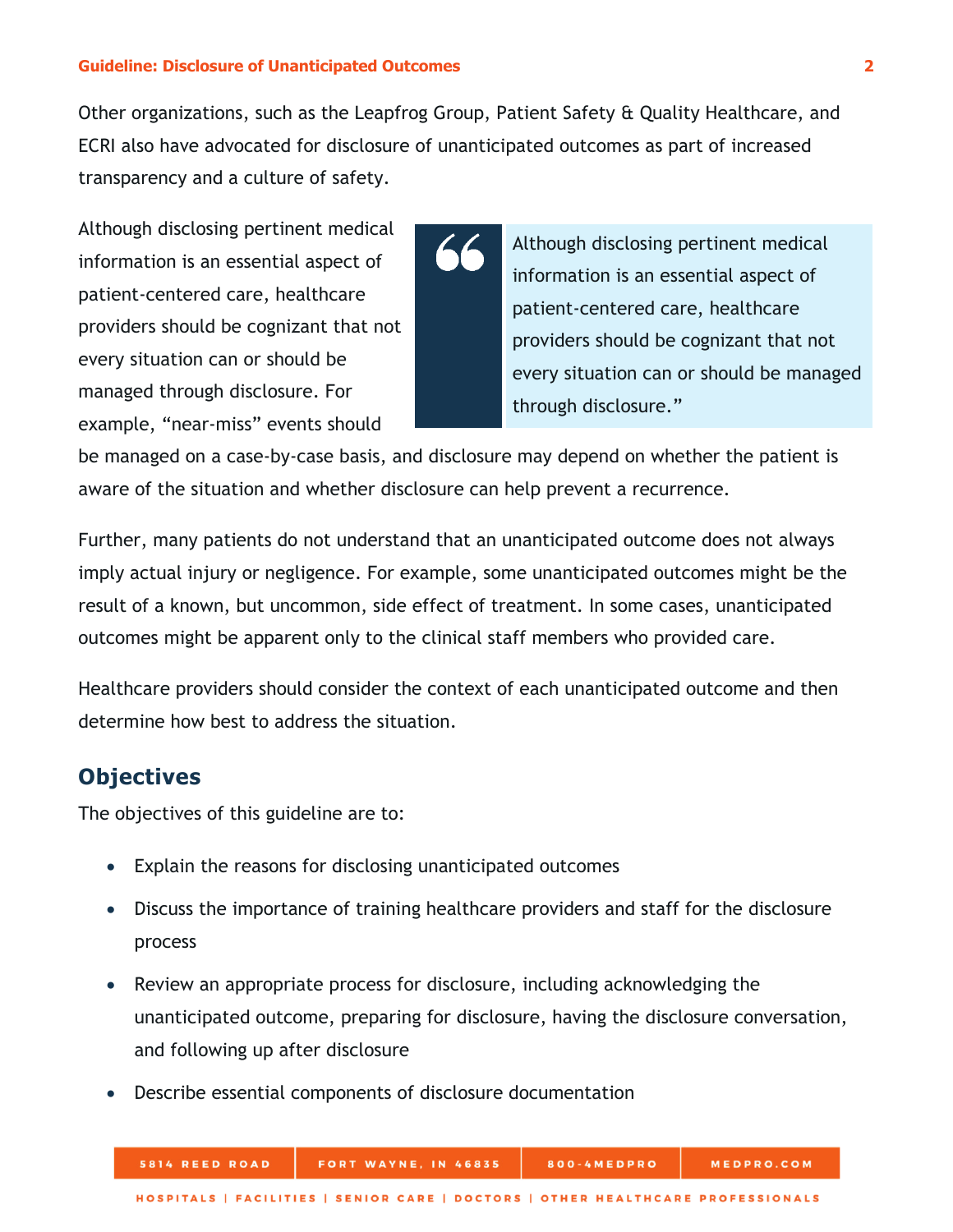• Define second victims in relation to unanticipated outcomes and discuss the importance of emotional support programs

## <span id="page-6-0"></span>**Purpose of Disclosure**

The reasons for disclosing unanticipated outcomes to patients are multifold. Some common reasons are to:

- Develop a patient-centered organizational response to unanticipated outcomes
- Support a commitment to transparency and honest communications in relation to unanticipated outcomes
- Maintain patient and family trust by (a) acknowledging the event, (b) providing an explanation of the event, and (c) offering assurance that an action plan is in place to prevent future similar events
- Avoid an adversarial relationship with the patient/family, which may result from dishonesty or lack of transparency
- Ensure accurate reporting to regulatory entities
- Attempt to reduce liability exposure

## <span id="page-6-1"></span>**Training for Disclosure**

Healthcare providers and staff that will be directly involved in any disclosure conversation should be well-versed and trained in their organization's disclosure policy and process. Without appropriate training or knowledge, providers and staff may speculate about causes of

an unanticipated outcome, which could negatively affect the situation. Further, without training, providers and staff may feel ill-prepared for the disclosure conversation, which can create undue anxiety and stress.



Healthcare organizations might want to consider role-playing or simulation exercises to offer providers and staff hands-on disclosure training. Additionally, many professional organizations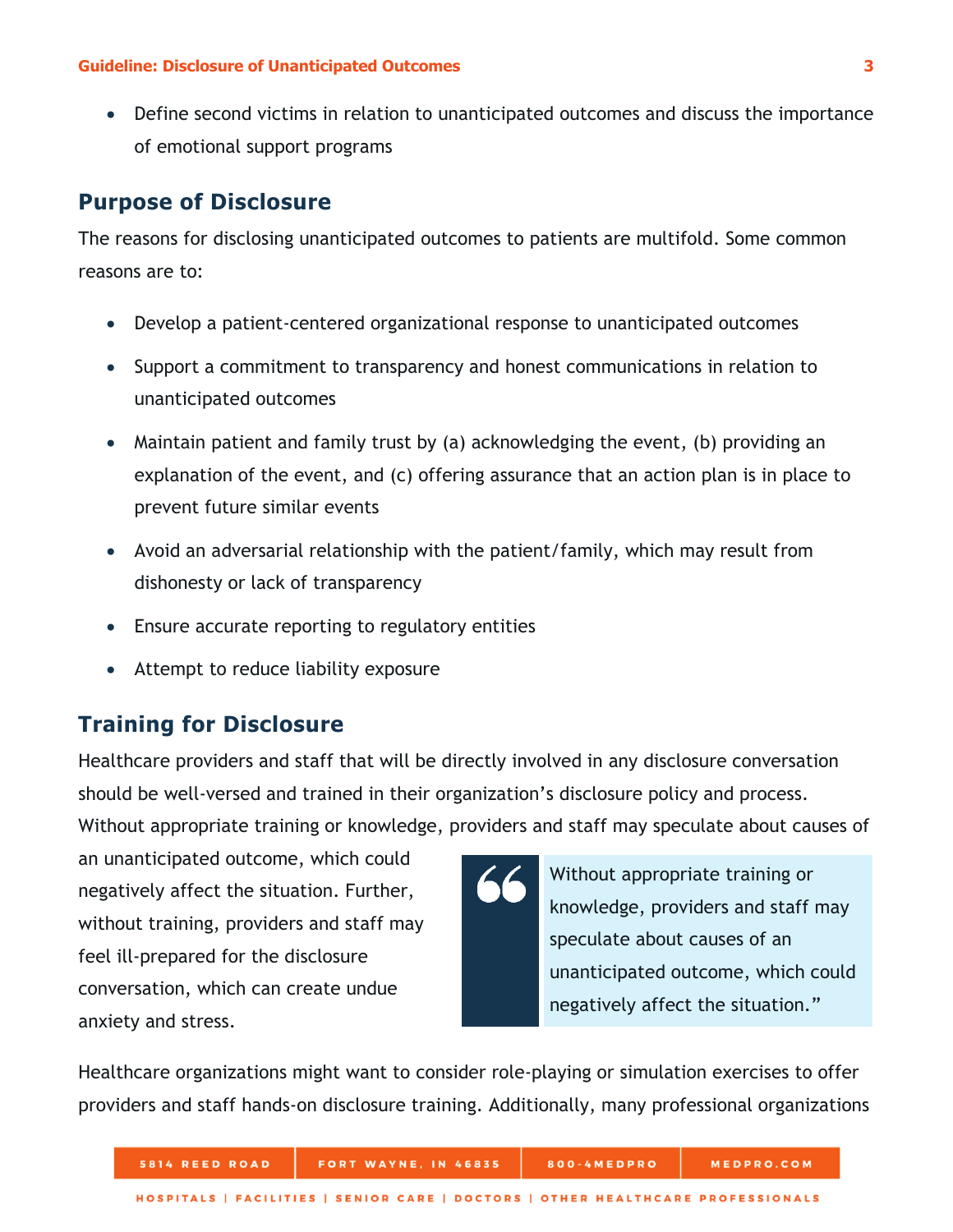and associations have training programs for disclosing unanticipated outcomes and implementing effective communication strategies.

## <span id="page-7-0"></span>**The Process of Disclosure**

Timely disclosure that includes emotional support for patients, families, and healthcare providers and staff is critical. The process of disclosure, including analysis of unanticipated outcomes as a quality improvement and patient safety learning tool, will support a culture of transparency and safety.

#### <span id="page-7-1"></span>**Acknowledging the Unanticipated Outcome**

As soon as possible after an unanticipated outcome, healthcare providers should offer an empathetic acknowledgment to the patient/family. For example, this acknowledgment might be in the form of, "I'm sorry the outcome of the surgery was not as we expected." However, providers should not prematurely admit fault, assign blame, or get defensive.<sup>[5](#page-15-5)</sup> Providers also

should not guess or speculate about the underlying causes of the unanticipated outcome when talking with the patient/family.

Although many of the details and facts might not be known immediately following the event, the purpose of acknowledgment is to connect with the family, treat the situation with empathy, and indicate that an investigation will occur.

#### <span id="page-7-2"></span>**Preparing for Disclosure**

Healthcare organizations should establish a threshold for situations requiring disclosure. For example, organizational policy may require disclosure for (a) outcomes considered "reportable" according to regulatory

### **Apology Laws**

When facing disclosure, providers should keep in mind the relevance of apology laws, if applicable to the state(s) in which they practice. These laws protect certain statements, expressions of sympathy, and other evidence from being admissible in malpractice litigation, and they differ in the types of information and statements covered. Some states cover expressions of empathy or sympathy; others go further and protect admissions of fault. Providers should consult with an attorney to get a correct interpretation of state laws.

requirements, (b) outcomes that result in a change in the patient's treatment plan, and/or (c) outcomes that an individual would reasonably want to know about.

| 5814 REED ROAD | FORT WAYNE, IN 46835                                                            | 800-4MEDPRO | <b>MEDPRO.COM</b> |
|----------------|---------------------------------------------------------------------------------|-------------|-------------------|
|                | HOSPITALS   FACILITIES   SENIOR CARE   DOCTORS   OTHER HEALTHCARE PROFESSIONALS |             |                   |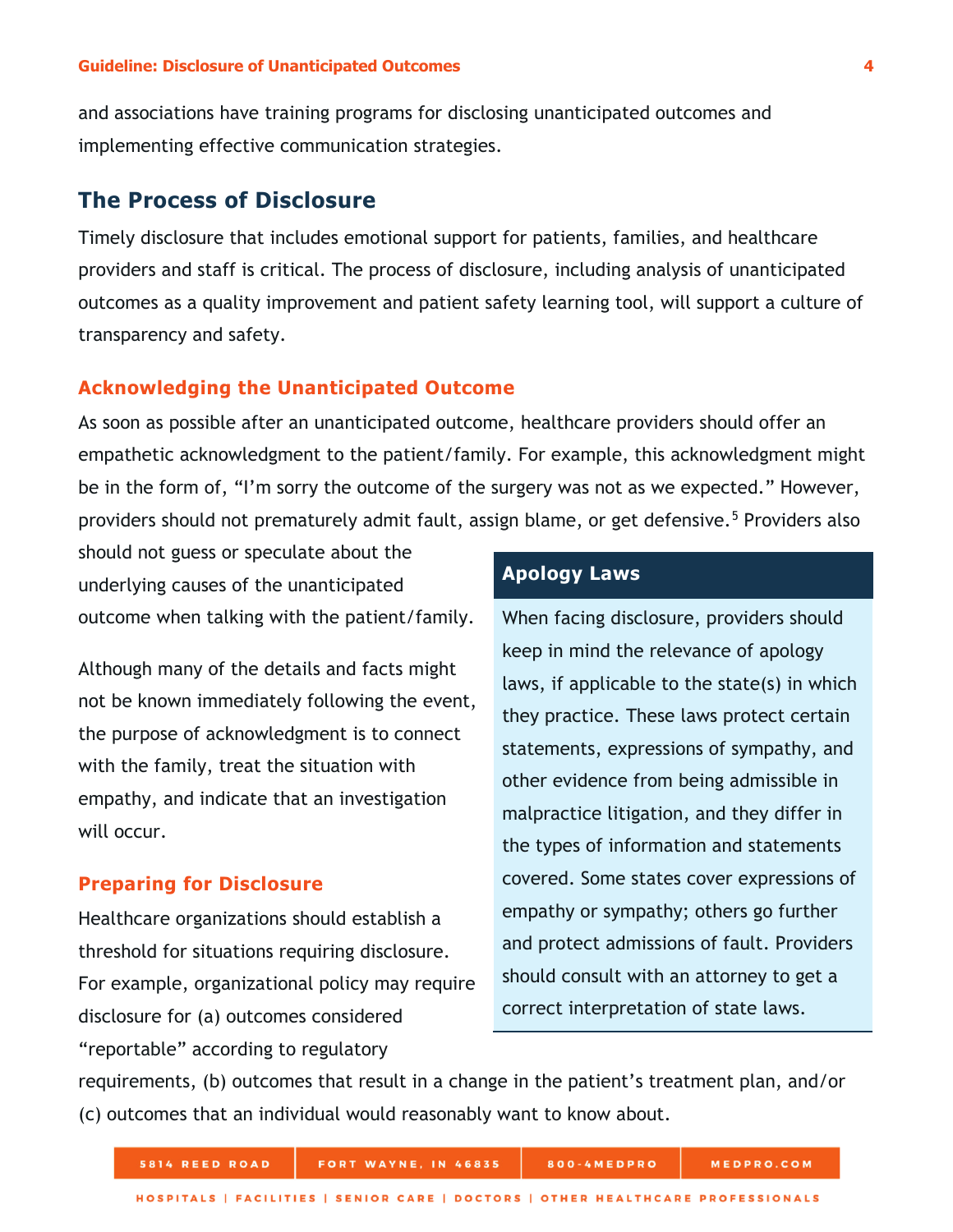When preparing for an actual disclosure conversation:

- Contact the organization's professional liability carrier to provide notification of the event and to discuss specific strategies related to the disclosure process. For example, the hospital or office practice staff might want to discuss whether to cover certain expenses for the patient/family (e.g., lodging, transportation, etc.).
- Gather information about the event from staff members who were involved and from the formal investigation of the incident.
- Select an optimal time for the disclosure conversation. Initial conversations should occur as soon as any substantive information is available, but generally not longer than 24 hours after the event.
- Determine which clinicians and staff members should be present for the disclosure conversation. (Note: Risk management staff should be involved in the initial disclosure conversation and subsequent patient follow-up.) Offer emotional support to any providers or staff members that are involved in the conversation.
- Consider who should be present to support the patient/family. Ask the patient/family who they would like to have present, and consider having a chaplain or interpreter available (as appropriate).
- Discuss with the disclosure team the need for a unified presence.
- Identify who will lead the conversation. In most cases, the lead should be the attending doctor or a provider who has an established relationship with the patient (even if that provider was not involved in the underlying event). Other participants might include the patient's primary care nurse, the nurse manager, a patient advocate (in a hospital setting), or the practice manager (in an outpatient setting).
- Prior to the meeting, agree on an agenda and the information that will be discussed during the meeting.
- Select a quiet, comfortable location that is conducive to privacy.

FORT WAYNE, IN 46835

5814 REED ROAD

800-4MEDPRO

MEDPRO.COM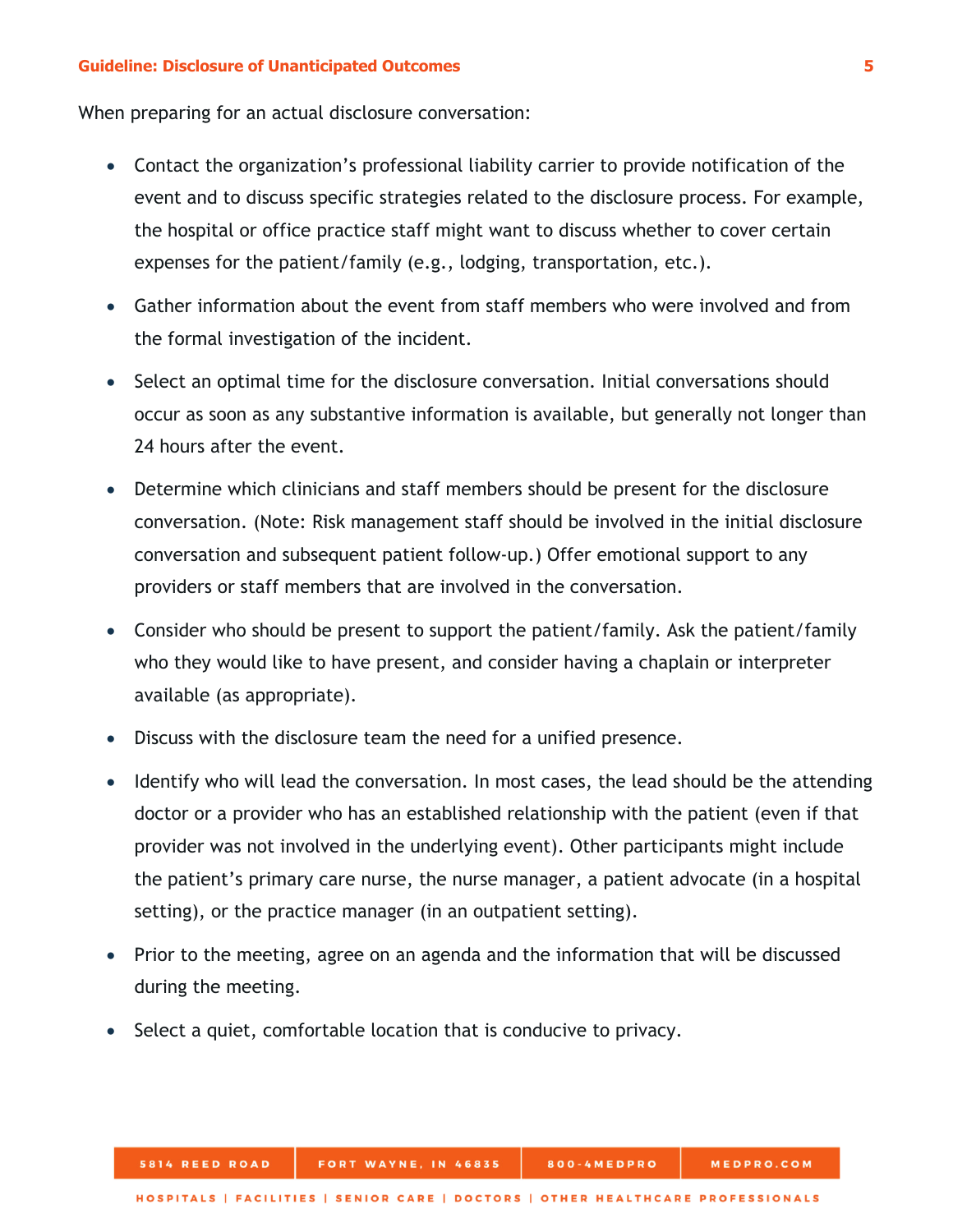#### <span id="page-9-0"></span>**Having the Disclosure Conversation**

Disclosing an unanticipated outcome to a patient/family can be daunting and stressful. However, the guidance below can help frame the conversation and provide useful reminders about essential disclosure information:

- Use compassion, empathy, and good communication skills, including mindfulness of body language.
- Establish direct eye contact with the patient/family.
- Sit during the meeting if possible.
- Avoid distractions such as staff interruptions, phone calls, texts, etc.
- Use "I" instead of "we," and speak slowly using terms the patient/family will understand.
- Communicate the facts clearly as they are known at the time of the disclosure, including:
	- **The nature of the event**
	- The time, place, and circumstances
	- **The proximal cause, if known**
	- **The known consequences**
	- The actions that have been or will be taken to treat the consequences
	- **The management of the patient's ongoing care**
	- The implications for short- and long-term prognosis
- Offer an apology for the occurrence of the event even if all of the facts and causes are not known. Offer an apology for an error *only* if (a) an obvious error occurred, or (b) a full investigation confirms that an error occurred. If an error has occurred, the provider should apologize and take responsibility, explain what happened, and specify what actions will be taken to reduce the risk of the event happening again.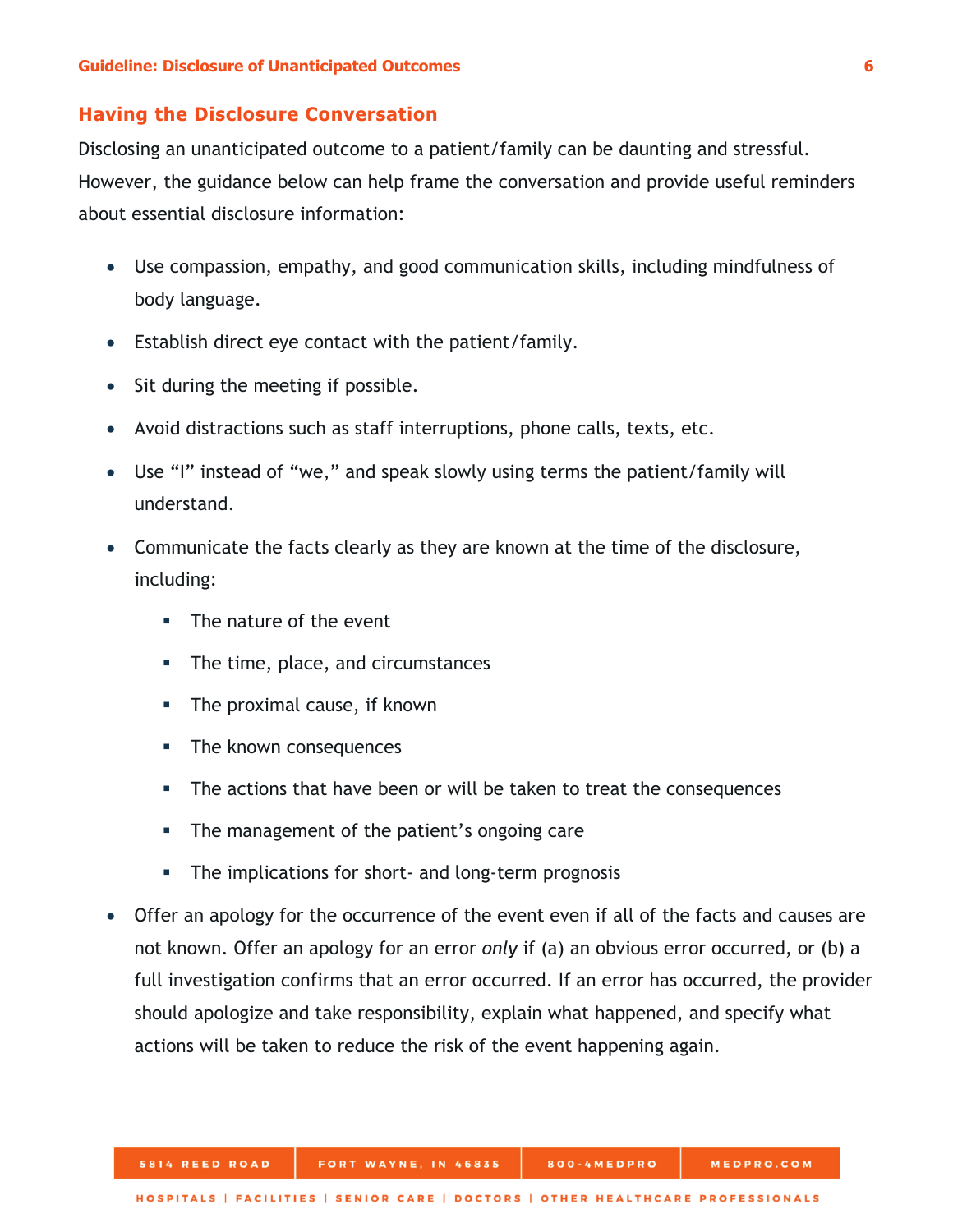- Acknowledge the emotions observed in the patient/family. For example, "This must be very frightening (or upsetting, scary, overwhelming, sad, difficult, etc.) for you." Avoid statements like "I know how you feel."
- Explain the plan of action relative to either continued investigation or changes being implemented to prevent similar future events.
- Pause periodically to ask whether the patient/family has questions or whether any information needs clarification.
- Avoid absolute statements, commitments, or assurances, such as "We'll take care of everything" or "You don't need to worry." These types of statements might seem dismissive and can be difficult to honor.
- Offer to help with any additional counseling needs, and provide the patient/family with the names of agencies they can contact to address their concerns or complaints.
- Provide assurance that as more information becomes available, it will be shared with the patient/family.
- Identify for both the team and the patient/family a contact person who will have primary responsibility for ongoing follow-up. This is a critical element in restoring trust and confidence.
- Establish a date and time for follow-up communication as more information becomes available based on developments from investigating the event, changes in the patient's condition, or modifications in the treatment plan.

Be mindful that the disclosure may not be well received, and the encounter could potentially be volatile. Further, the existing clinical relationships might not be sustainable. If so, or if the patient/family requests a different provider, create a plan for transitioning the patient's care.

800-4MEDPRO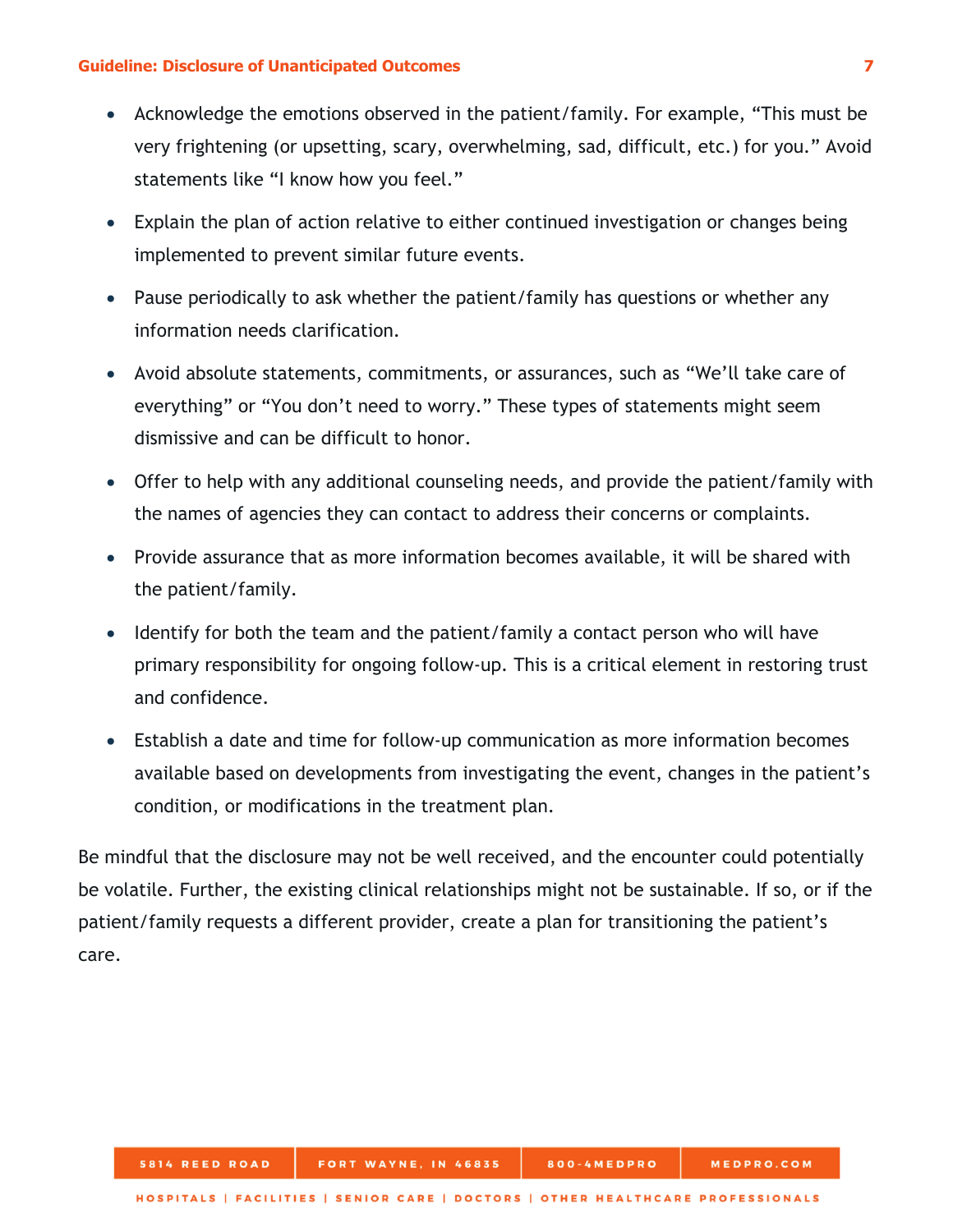#### <span id="page-11-0"></span>**Disclosure Follow-Up**

Following disclosure, conduct a debriefing session with the disclosure team to determine support needs and to review the disclosure process. As part of the follow-up process:

- Ensure appropriate continuing care for the patient.
- Place billing on hold pending completion of the investigation, and evaluate for appropriate eventual resolution of billing.
- Schedule follow-up meetings to discuss patient progress.
- Continue to provide support to the patient/family and clinical staff as needed.
- Implement changes to ensure the event does not recur, and communicate those changes to the patient/family if the unanticipated outcome was preventable.
- Consider indemnification, waiver of fees, or expense reimbursement on a case-by-case basis, after conferring with the organization's professional liability carrier.
- Report to regulatory agencies, such as the state department of health and other regulatory and accrediting organizations, as required.

## <span id="page-11-1"></span>**Disclosure Documentation**

An essential element of disclosure is documentation. An appropriate member of the healthcare team should document the unanticipated outcome in the patient's health record, including an objective summary of the pertinent clinical facts surrounding the event. These findings might include the patient's condition immediately before and after the event, subsequent treatment, and the patient's response to treatment.

The disclosure conversation also should be documented in the health record, including:

- Time, date, and place that the conversation occurs
- The information that is communicated to the patient/family
- The patient's/family's understanding, any questions they ask or information they want clarified, and any responses provided to questions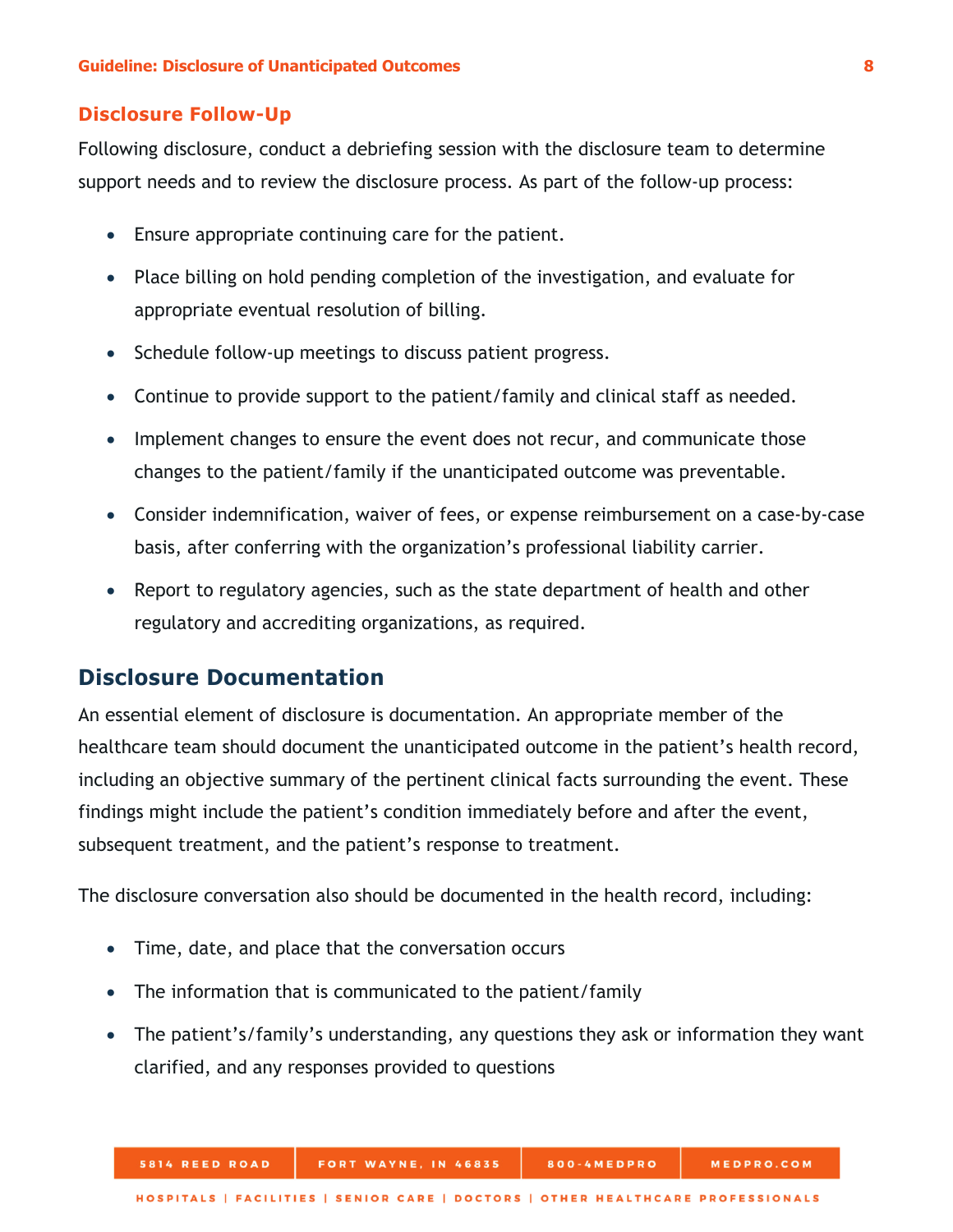- Names of those present for the disclosure conversation, and who is responsible for follow-up communication with the patient/family
- Next steps for patient treatment, care, and communication
- A notation that disclosure was based on information available at the time of the conversation with the patient/family

Documentation should be completed as soon as possible following the unanticipated outcome and updated accordingly as new information becomes available.

## <span id="page-12-0"></span>**Second Victim Support**

Healthcare providers and staff who are involved in unanticipated outcomes may experience an emotional impact or traumatic effect, thus becoming "second victims." The effects of unanticipated outcomes on healthcare providers are not predictable. How an individual will react can depend on various factors, including the seriousness of the circumstance, the person's role and perception of responsibility, the patient's outcome, and organizational response.<sup>[6](#page-15-6)</sup>

In some cases, providers might experience minor stress or anxiety that dissipates in the days and weeks following an incident. Other providers might suffer from strong emotional

reactions and symptoms akin to those of posttraumatic stress disorder. The emotional toll of an unanticipated outcome can be so severe that it may even lead to suicidal thoughts or actions.<sup>[7](#page-15-7)</sup>

The second victim phenomenon . . . can have a serious impact on healthcare providers' work and personal lives  $-$  and, as a consequence, can be detrimental to patient safety and organizational culture."

Regardless of how the second victim phenomenon manifests, it can have a serious impact on healthcare providers' work and personal lives – and, as a consequence, can be detrimental to patient safety and organizational culture.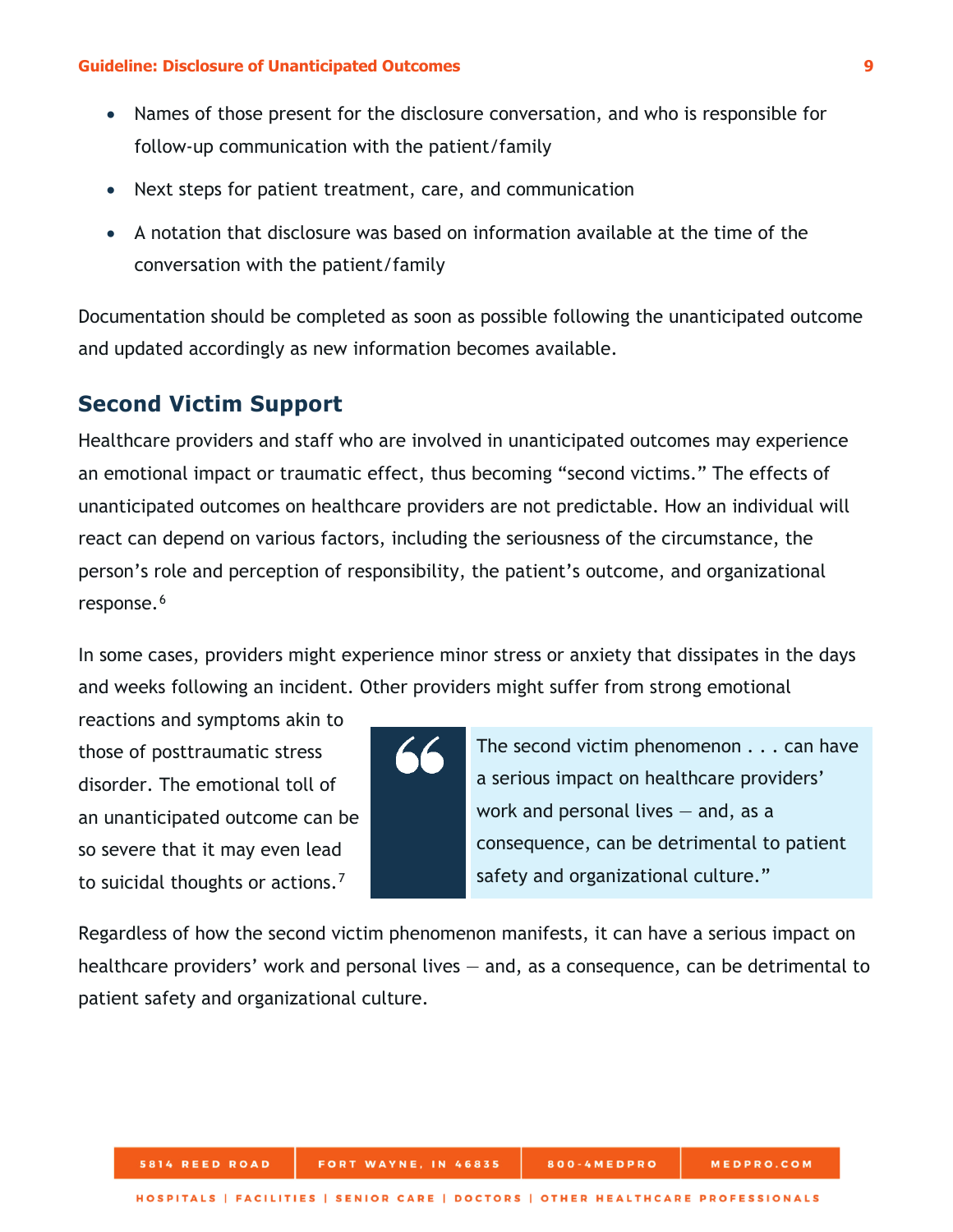Healthcare organizations can take proactive steps to establish policies and programs to support second victims in the aftermath of unanticipated outcomes. Suggested strategies include the following:

- Establish a culture of safety that encourages transparency, respect, and honesty. Punitive policies and measures in relation to unanticipated outcomes can create barriers to disclosure of incidents and emotional coping.
- Survey healthcare providers and staff and conduct an organizational assessment to determine how best to support individuals involved in unanticipated outcomes.
- Develop written policies and procedures for second victim support and resources. Educate organizational leaders, providers, and staff about these protocols.
- Implement a comprehensive program to support providers before, during, and after disclosure of unanticipated outcomes. As part of program development, consider potential support options such as:[8](#page-15-8)
	- **Unit- or department-based support systems.**
	- Tiered levels of response to address a range of emotional outcomes and support needs.
	- **Rapid response teams.**
	- Peer support/mentoring.
	- **Employee assistance programs.**
	- **Easily accessible support contacts/hotlines.**
	- **Professional review/feedback.**
	- Expert consultants (e.g., risk managers, patient safety experts, behavioral health professionals).
	- Support materials (e.g., tips for coping with stress, self-care guidance, crisis management).
	- **Professional counseling.**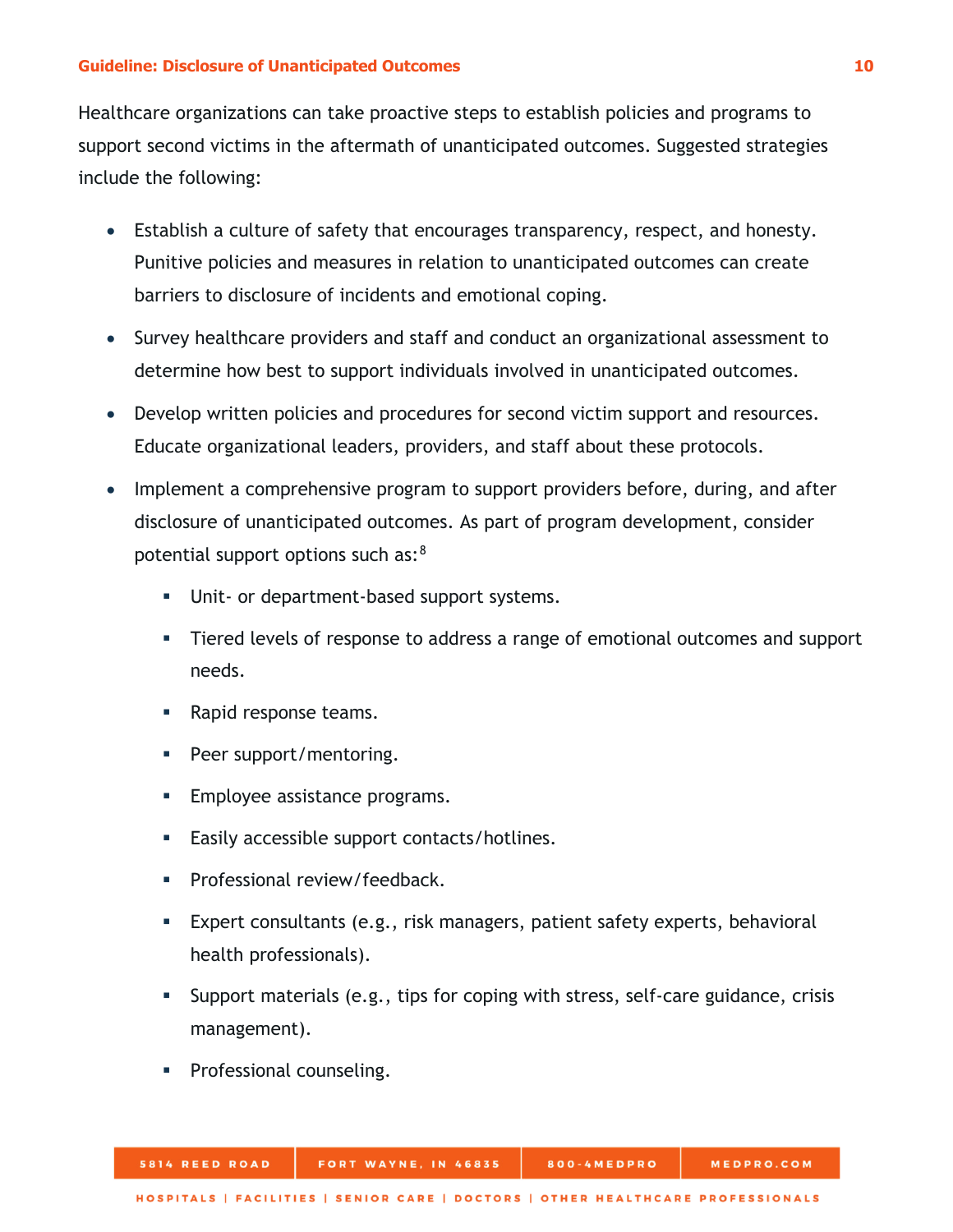• Establish confidentiality standards for information shared as part of second victim support programs.

For more information about supporting second victims of unanticipated outcomes, see the Agency for Healthcare Research and Quality's *[Patient Safety Primer: Second Victims: Support](https://psnet.ahrq.gov/primers/primer/30/support-for-clinicians-involved-in-errors-and-adverse-events-second-victims)  [for Clinicians Involved in Errors and Adverse Events](https://psnet.ahrq.gov/primers/primer/30/support-for-clinicians-involved-in-errors-and-adverse-events-second-victims)* and the Institute for Healthcare Improvement's *[Respectful Management of Serious Clinical Adverse Events](http://www.ihi.org/resources/Pages/IHIWhitePapers/RespectfulManagementSeriousClinicalAEsWhitePaper.aspx)*.

## <span id="page-14-0"></span>**Conclusion**

Unanticipated outcomes are a reality in healthcare and, although unpleasant, they should be addressed with honesty and transparency as part of a well-defined disclosure process. When done properly, disclosure can reduce the negative impact of unanticipated outcomes on patients, their families, and healthcare providers and staff.

In preparation for disclosure, healthcare organizations should develop policies and procedures to reinforce the process, including provider and staff training, communication standards, documentation guidelines, and emotional support for individuals involved in unanticipated outcomes and disclosure conversations.

MedPro Group insureds who have specific questions about disclosure should contact their MedPro Group patient safety and risk consultant.

### <span id="page-14-1"></span>**Resources**

For more information about disclosure of unanticipated outcomes and second victim support, see MedPro's *[Risk Resources: Disclosure of Unanticipated Outcomes](https://www.medpro.com/documents/10502/2824311/Risk+Resources_Disclosure+of+Unanticipated+Outcomes.pdf)*.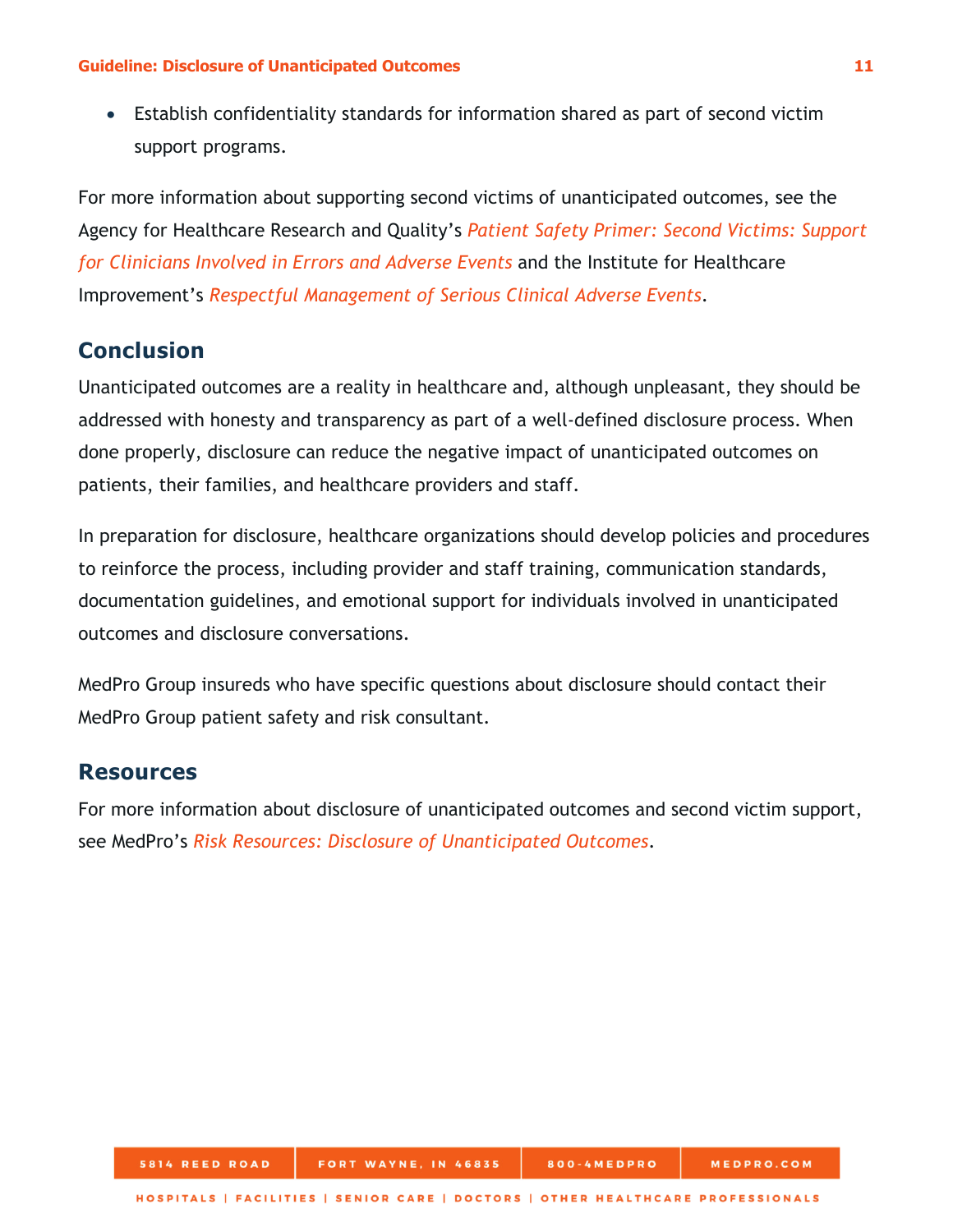## <span id="page-15-0"></span>**Endnotes**

l

<span id="page-15-1"></span><sup>1</sup> Perez, B., et al. (2014, March). Understanding the barriers to physician error reporting and disclosure: A systemic approach to a systemic problem. *Journal of Patient Safety, 10,* 45-51; Entwistle, M., & Kalra, J. (2014, October). Barriers to medical error disclosure: An organizing framework and themes for future research. *Austin Journal of Pathology & Laboratory Medicine, 1*(2), 6.

<span id="page-15-2"></span><sup>2</sup> American Medical Association. (n.d.). Withholding information from patients: Opinion 2.1.3. In In *Code of Medical Ethics.* Retrieved from [www.ama-assn.org/delivering-care/ethics/withholding-information-patients](http://www.ama-assn.org/delivering-care/ethics/withholding-information-patients)

<span id="page-15-3"></span><sup>3</sup> National Patient Safety Foundation Lucian Leape Institute. (2014). *Safety is personal: Partnering with patients and families for the safest care*. Retrieved from [www.ihi.org/resources/Pages/Publications/Safety-Is-Personal-](http://www.ihi.org/resources/Pages/Publications/Safety-Is-Personal-Partnering-with-Patients-and-Families-for-the-Safest-Care.aspx)[Partnering-with-Patients-and-Families-for-the-Safest-Care.aspx](http://www.ihi.org/resources/Pages/Publications/Safety-Is-Personal-Partnering-with-Patients-and-Families-for-the-Safest-Care.aspx)

<span id="page-15-4"></span><sup>4</sup> Agency for Healthcare Research and Quality. (2018, April). Communication and optimal resolution (CANDOR). Retrieved from [www.ahrq.gov/professionals/quality-patient-safety/patient-safety](http://www.ahrq.gov/professionals/quality-patient-safety/patient-safety-resources/resources/candor/index.html)[resources/resources/candor/index.html](http://www.ahrq.gov/professionals/quality-patient-safety/patient-safety-resources/resources/candor/index.html)

<span id="page-15-5"></span><sup>5</sup> Wojcieszak, D. (N.D.). 5 key facts about disclosure. Sorry Works! Retrieved from <http://sorryworkssite.bondwaresite.com/five-key-disclosure-facts-cms-33>

<span id="page-15-6"></span><sup>6</sup> Agency for Healthcare Research and Quality. (2019, September). *Second Victims: Support for Clinicians Involved in Errors and Adverse Events*. Retrieved from [https://psnet.ahrq.gov/primers/primer/30/support-for](https://psnet.ahrq.gov/primers/primer/30/support-for-clinicians-involved-in-errors-and-adverse-events-second-victims)[clinicians-involved-in-errors-and-adverse-events-second-victims](https://psnet.ahrq.gov/primers/primer/30/support-for-clinicians-involved-in-errors-and-adverse-events-second-victims)

<span id="page-15-7"></span> $<sup>7</sup>$  Institute for Safe Medication Practices. (2011, July). Too many abandon the "second victims" of medical errors.</sup> *ISMP Medication Safety Alert*. Retrieved from [www.ismp.org/resources/too-many-abandon-second-victims](http://www.ismp.org/resources/too-many-abandon-second-victims-medical-errors)[medical-errors](http://www.ismp.org/resources/too-many-abandon-second-victims-medical-errors)

<span id="page-15-8"></span><sup>8</sup> AHRQ, *Patient safety primer: Support for clinicians involved in errors and adverse events (second victims)*.

800-4MEDPRO